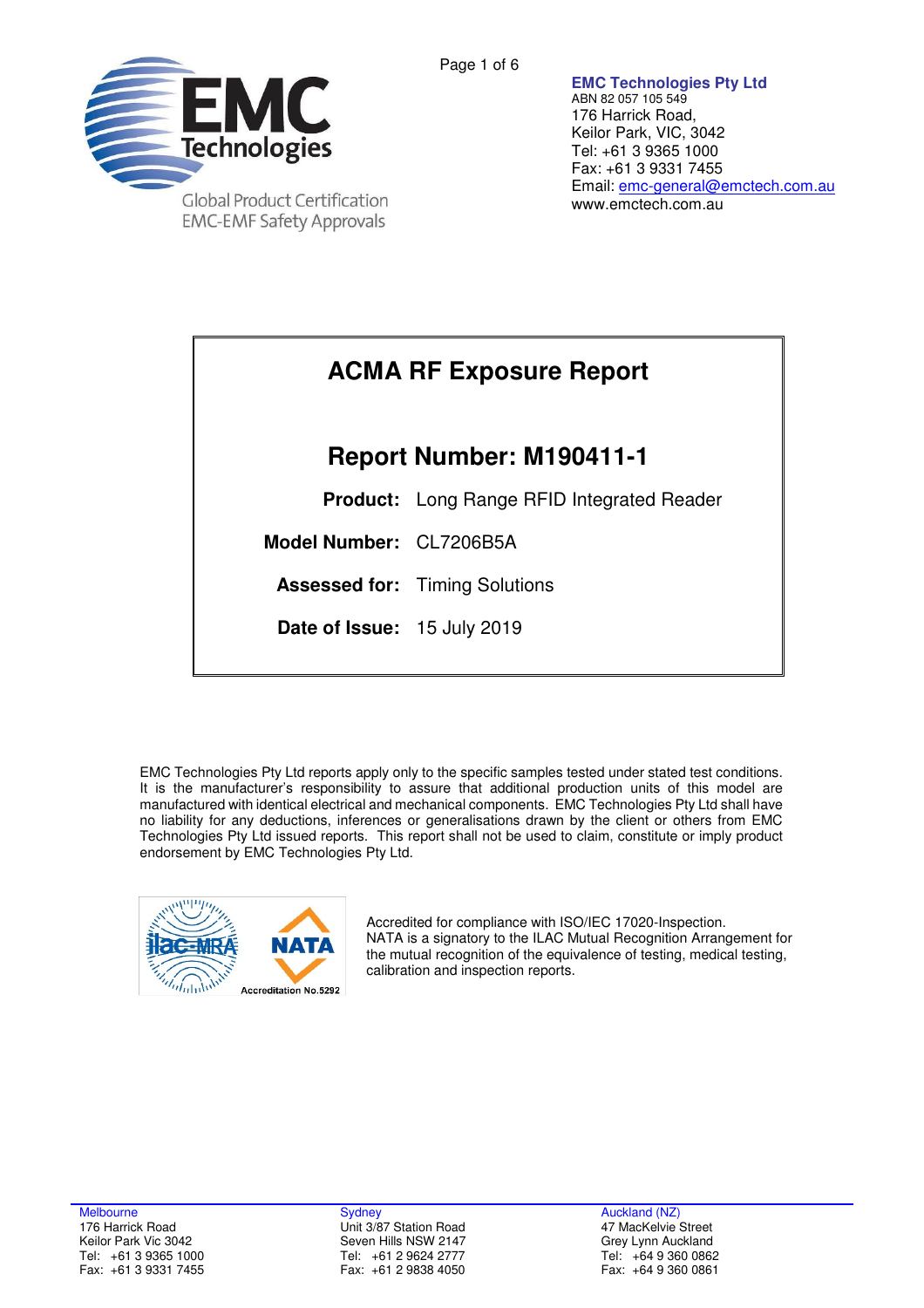# **RF Exposure Evaluation Report**

## **Report Number: M190411-1**

| <b>Product Sample:</b><br><b>Model Number:</b><br><b>Serial Number:</b> | Long Range RFID Integrated Reader<br>Model CL7206B5A                                                                                                                                                                                                                                                                                                                                                                                                  |  |  |  |  |  |  |  |
|-------------------------------------------------------------------------|-------------------------------------------------------------------------------------------------------------------------------------------------------------------------------------------------------------------------------------------------------------------------------------------------------------------------------------------------------------------------------------------------------------------------------------------------------|--|--|--|--|--|--|--|
| <b>Manufacturer:</b>                                                    | <b>Timing Solutions</b>                                                                                                                                                                                                                                                                                                                                                                                                                               |  |  |  |  |  |  |  |
| <b>Assessed for:</b><br><b>Address:</b><br><b>Phone:</b><br><b>Fax:</b> | <b>Timing Solutions</b><br>28 Bull Street, Castlemaine, Vic 3450, Australia<br>Phone: +61 (0)4 2700 7021                                                                                                                                                                                                                                                                                                                                              |  |  |  |  |  |  |  |
| <b>Contact:</b><br>Email:                                               | Nick Frederiksen<br>nick@timingsolutions.com.au                                                                                                                                                                                                                                                                                                                                                                                                       |  |  |  |  |  |  |  |
| Standard/s:                                                             | 1.<br>Australian Communications and Media Authority (ACMA) Radio<br>communications (Electromagnetic Radiation - Human Exposure)<br>Standard 2014 – known as the EMR standard<br>2.<br>Australian Communications and Media Authority (ACMA) Radio<br>communications (Compliance Labelling - Electromagnetic Radiation)<br>Notice 2014 - known as the EMR Labelling Notice<br>3.<br>Australian Radiation Protection and Nuclear Safety Agency (ARPANSA) |  |  |  |  |  |  |  |
|                                                                         | Radiation Protection Standard for Maximum Exposure Levels to<br>Radiofrequency Fields - 3 kHz to 300 GHz (2016) - known as the<br><b>ARPANSA</b> standard<br>AS/NZS 2772.2:2016 Radio Frequency Radiation- Part 2: Principles and<br>4.<br>Methods of Measurement and computation - 3kHz - 300GHz                                                                                                                                                     |  |  |  |  |  |  |  |
| <b>Result of</b><br>Assessment:                                         | Based on an assessment of the documentation provided the Long Range RFID<br>Integrated Reader, model CL7206B5A should be installed at least 0.42 cm from<br>any person to prevent involuntary RF exposure in excess of the ARPANSA -<br>RPS3 General Public limit. Provided that this condition is met the device<br>complies with the applicable limits of the ACMA EMR Standard 2014.                                                               |  |  |  |  |  |  |  |
| <b>Assessment Date:</b>                                                 | 15 July 2019                                                                                                                                                                                                                                                                                                                                                                                                                                          |  |  |  |  |  |  |  |
| <b>Assessment</b><br>Officer:                                           | Freezy GONERIGH.<br><b>Fredy Gonzalez</b>                                                                                                                                                                                                                                                                                                                                                                                                             |  |  |  |  |  |  |  |
| <b>Authorised</b><br>Signatory:                                         | <b>EME/EMR Test Engineer</b><br>E. Jombels<br><b>Chris Zombolas</b><br><b>Technical Director</b>                                                                                                                                                                                                                                                                                                                                                      |  |  |  |  |  |  |  |

**Issued by:** EMC Technologies Pty. Ltd., 176 Harrick Road, Keilor Park, VIC 3042, Australia. **Phone:** +61 3 9365 1000, **E-mail:** emc-general@emctech.com.au, **Web:** www.emctech.com.au



This document must not be copied or reproduced, except in full, without the written permission of the Manager, EMC Technologies Pty Ltd www.emctech.com.au

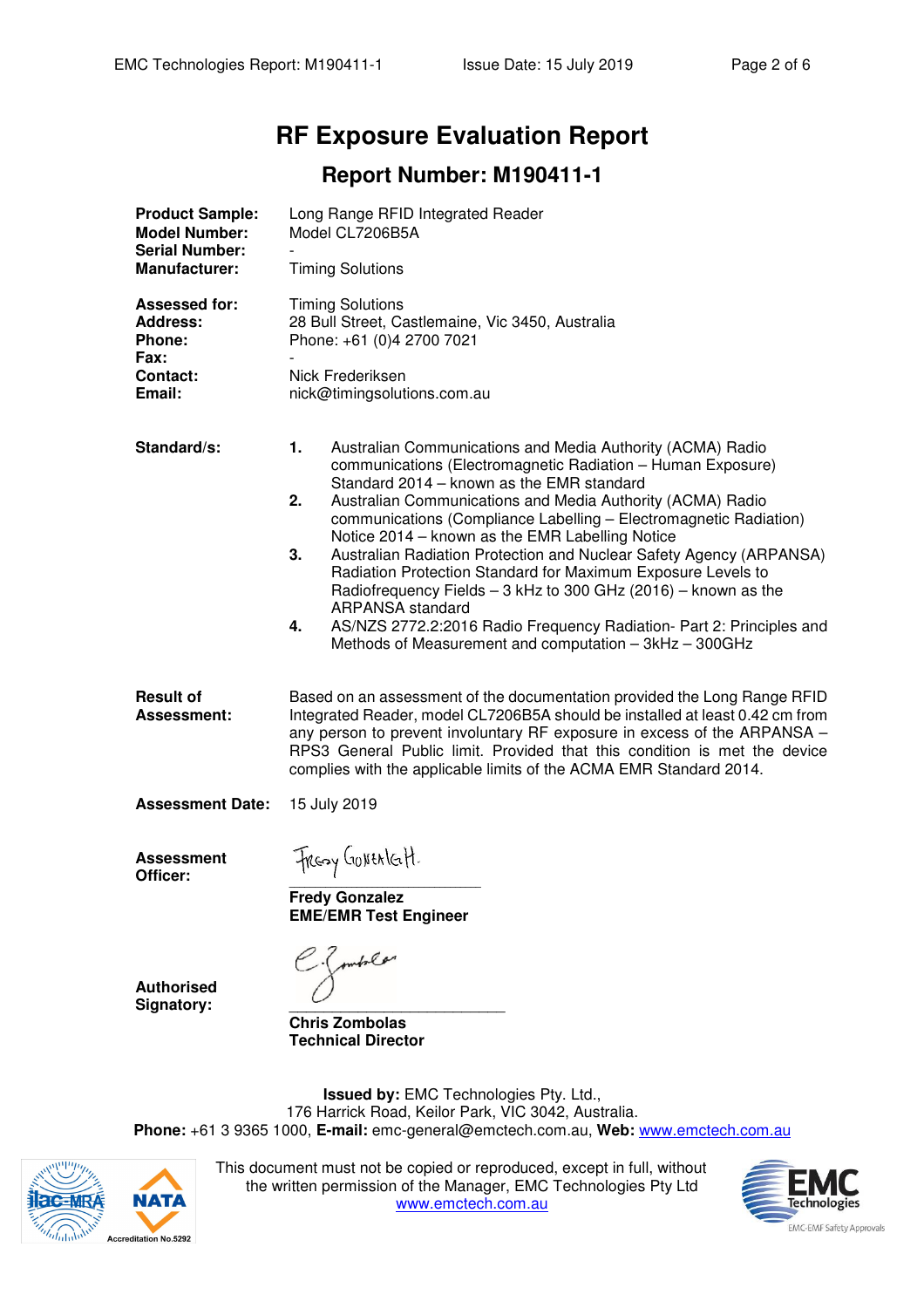#### **1 INTRODUCTION**

The transmitter was assessed against the Australian Communications and Media Authority (ACMA) requirements of the ACMA EMR Standard. The normal position of use is more than 20 cm from the user's body (Human Body does not include limbs\*) and the transmitted power is greater than 20 mW hence it is a Category B Level 2 device. An assessment of the Power Density levels in accordance with AS/NZS 2772.2 is required. The device must not exceed the ARPANSA non-occupational/uncontrolled user exposure limits when used as intended. The antenna must not be closer than 20 cm to the nearest person otherwise it becomes a device that is Category B Level 3. Level 3 devices require Specific Absorption Rate (SAR) evaluation

\*Refer to human body definition in Radiocommunications (Compliance Labelling – Electromagnetic Radiation) Notice 2014, part 1 clause 4

#### **2 DESCRIPTION OF DEVICE** (Provided by Customer)

Wireless and battery powered integrated RFID reader. It also integrates a Wi-Fi transmitter to transfer data to Laptop.

| <b>Product Sample:</b> | Long Range RFID Integrated Reader |
|------------------------|-----------------------------------|
| <b>Model Number:</b>   | CL7206B5A                         |
|                        |                                   |

**1. Wireless Interface:** RFID  **Supported Frequencies:** 920 - 925 MHz **Max. Output Power:** 30 dBm, ±1dBm **Antenna Type:** Built-in circular antenna **Max. Antenna Gain:** 9 dBic

**Supported Frequencies: Max. Output Power:** 18 dBm **Max. Antenna Gain:** 5 dBi

**2. Wireless Interface:** Wi-Fi (DIGI, XBee-PRO Zigbee S2C)  **Antenna Type:** Dipole antenna (Jaycar, Cat No: AR3273)



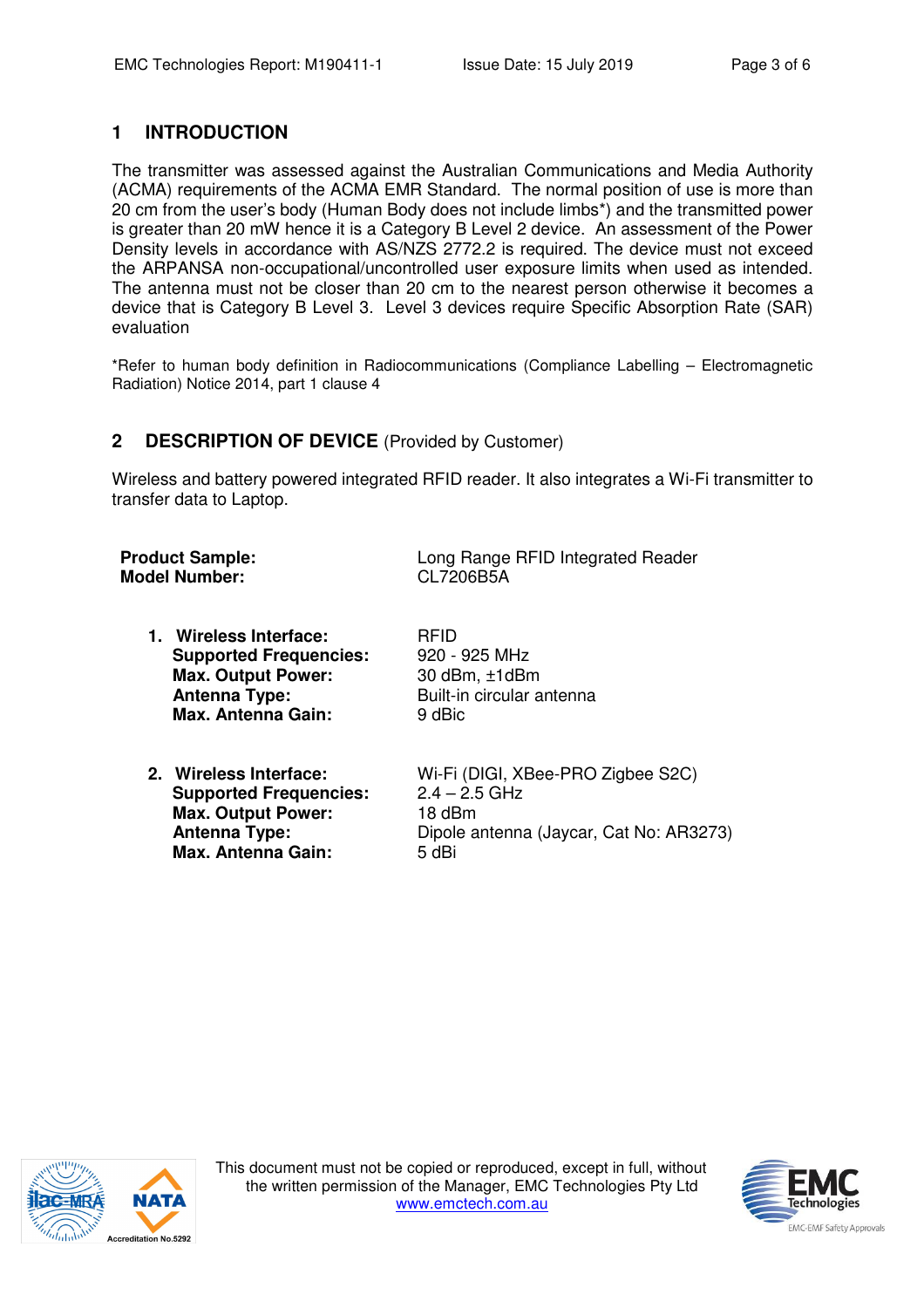#### **3 EXPOSURE LIMITS**

| <b>Frequency Range</b>                        | E-field strength<br>$(V/m$ rms) | H-field strength<br>$(A/m$ rms) | <b>Equivalent plane</b><br>wave power flux<br>density S <sub>eg</sub><br>(W/m <sup>2</sup> ) |  |  |  |  |  |
|-----------------------------------------------|---------------------------------|---------------------------------|----------------------------------------------------------------------------------------------|--|--|--|--|--|
| <b>ARPANSA General Public Exposure Limits</b> |                                 |                                 |                                                                                              |  |  |  |  |  |
| 400 MHz $-$ 2 GHz                             | $1.37 \times f^{0.5}$           | $0.00364 \times f^{0.5}$        | f/200                                                                                        |  |  |  |  |  |
| 2 GHz - 300 GHz                               | 61.4                            | 0.163                           | 10                                                                                           |  |  |  |  |  |
| <b>ARPANSA Occupational Exposure Limits</b>   |                                 |                                 |                                                                                              |  |  |  |  |  |
| 400 MHz $-$ 2 GHz                             | $3.07 \times f^{0.5}$           | $0.00814 \times f^{0.5}$        | f/40                                                                                         |  |  |  |  |  |
| 2 GHz - 300 GHz                               | 137                             | 0.364                           | 50                                                                                           |  |  |  |  |  |

The exposure limits are defined in Table 7 Section 2 of the ARPANSA Standard.

 $f$  is frequency in MHz

#### **4 UNCERTAINTY**

EMC Technologies has evaluated the tools and methods used to perform Radiated Electromagnetic Field predictions.

The estimated measurement uncertainties for the test shown within this report are as follows:

Electromagnetic Modelling

30 MHz to 100GHz ±2.8 dB

The above expanded uncertainties are based on standard uncertainties multiplied by a coverage factor of k=2, providing a level of confidence of approximately 95%.

#### **5 ASSUMPTION IN THIS ASSESSMENT**

This assessment does not include accumulated RF fields from nearby sites/antennas or possible radio signal reflections or attenuation due to buildings or the general environment.

Antenna Parameters and power settings were supplied by the customer.

A 100% duty cycle is assumed.

The aperture of the radiating element assumed to be a point source in free space and far field conditions.



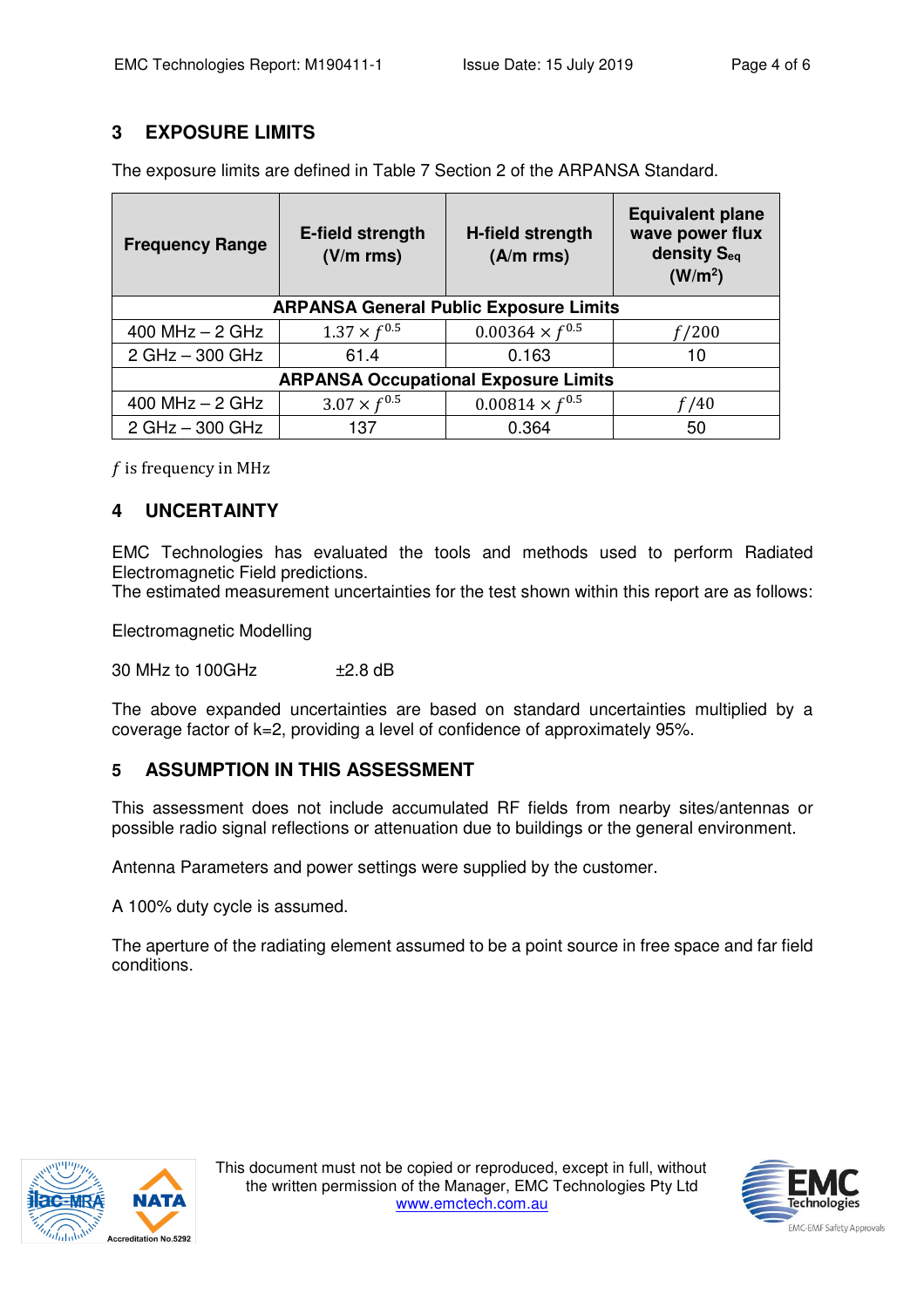### **6 CALCULATIONS**

The following formula was used to calculate the power density at 20 cm

$$
S = \frac{P * G}{4\pi R^2}
$$

$$
S = \frac{EIRP}{4\pi R^2}
$$

**Where** 

(S): Power density  $(W/m^2)$ 

(P): Output power at antenna terminal (W)

(G): Gain (ratio)

(R): Minimum test separation distance (20 cm)

| <b>Technology</b> | <b>Frequency</b><br><b>Band</b><br>(MHz)             | <b>Power</b> | Gain | <b>Duty</b><br>Cycle | <b>EIRP</b> | <b>EIRP</b> | <b>Flux</b><br><b>Density</b><br>at 20<br>cm | <b>Flux</b><br><b>Density</b><br>limit | Percentage<br>of the limit |
|-------------------|------------------------------------------------------|--------------|------|----------------------|-------------|-------------|----------------------------------------------|----------------------------------------|----------------------------|
|                   |                                                      | dBm          | dBi  | $\%$                 | dBm         | W           | $W/m^2$                                      | $W/m^2$                                | $\frac{0}{0}$              |
| <b>RFID</b>       | $920 - 925$                                          | 31           | 9    | 100%                 | 40.00       | 10.00       | 19.90                                        | 4.6                                    | 432.71%                    |
| Wi-Fi             | 2400                                                 | 18           | 5    | 100%                 | 23.00       | 0.20        | 0.40                                         | 10                                     | 3.97%                      |
|                   | Worst case total percentage of the GP limit at 20 cm |              |      |                      |             |             |                                              | 433.68%                                |                            |

Now,

In order to prevent involuntary RF exposure in excess of the ARPANSA – RPS3 General Public limit, the minimum distance from the device (R) is calculated to be at 0.42cm

| <b>Technology</b> | Frequency<br><b>Band</b><br>(MHz)                      | <b>Power</b> | Gain | <b>Duty</b><br><b>Cycle</b> | <b>EIRP</b> | <b>EIRP</b> | <b>Flux</b><br><b>Density</b><br>at 20<br>cm | <b>Flux</b><br><b>Density</b><br>limit | Percentage<br>of the limit |
|-------------------|--------------------------------------------------------|--------------|------|-----------------------------|-------------|-------------|----------------------------------------------|----------------------------------------|----------------------------|
|                   |                                                        | dBm          | dBi  | $\%$                        | dBm         | W           | $W/m^2$                                      | $W/m^2$                                | $\%$                       |
| <b>RFID</b>       | 920 - 925                                              | 31           | 9    | 100%                        | 40.00       | 10.00       | 4.51                                         | 4.6                                    | 98.12%                     |
| Wi-Fi             | 2400                                                   | 18           | 5    | 100%                        | 23.00       | 0.20        | 0.09                                         | 10                                     | 0.90%                      |
|                   | Worst case total percentage of the GP limit at 0.42 cm |              |      |                             |             |             |                                              | 99.02%                                 |                            |